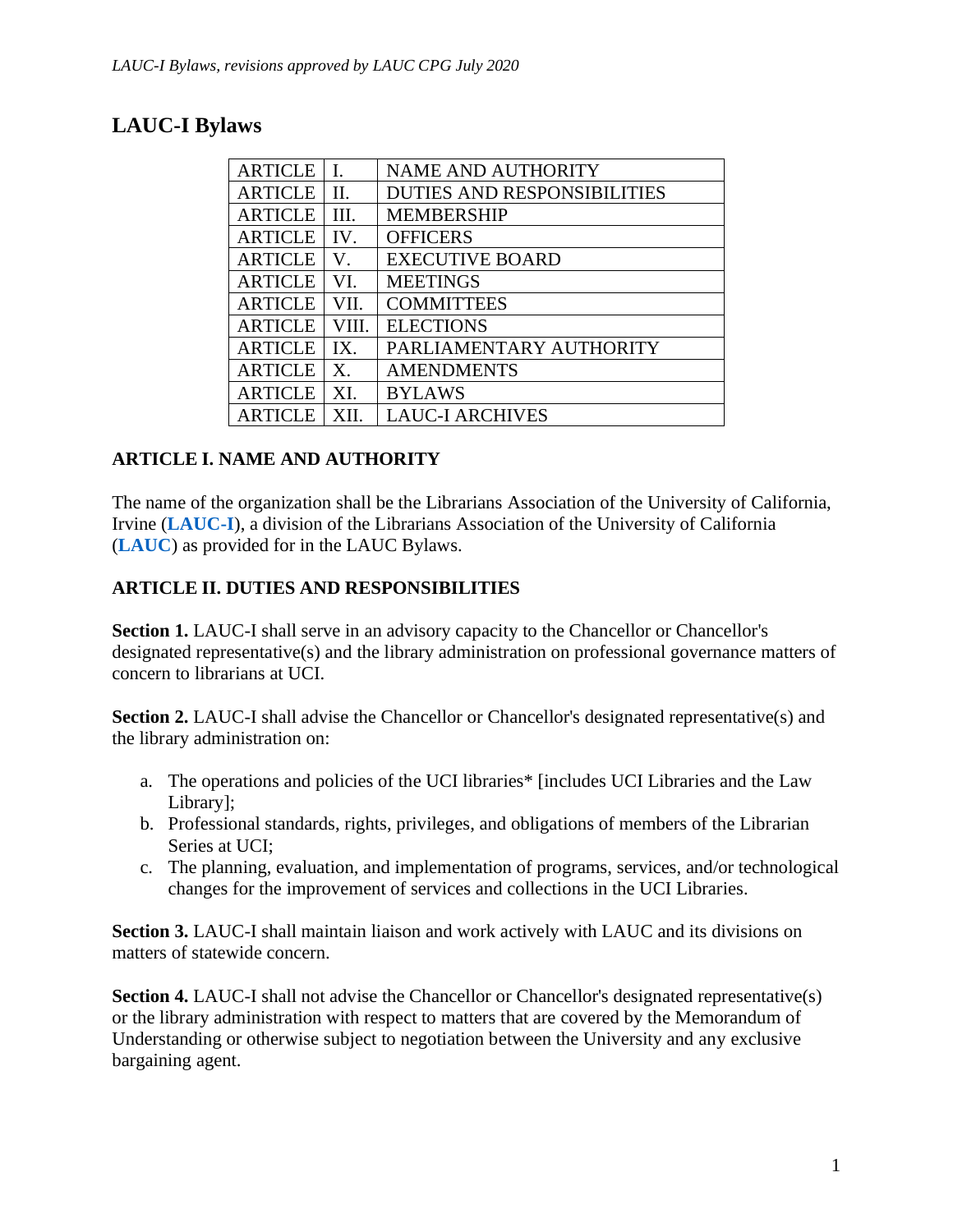#### **Section 5.** LAUC-I, in its advisory role, seeks to:

- a. Create a forum where appropriate matters of concern to UCI librarians may be openly discussed;
- b. Promote the optimum utilization of the professional skills, interests, and abilities of UCI librarians;
- c. Encourage the Chancellor and the University Librarian to consult with and inform LAUC-I on matters that concern the interests of UCI librarians;
- <span id="page-1-0"></span>d. Encourage and promote the continuing education, professional development, and service excellence of UCI librarians.

## **ARTICLE III. MEMBERSHIP**

#### **Section 1.**

- a. Membership in LAUC-I shall consist of all persons in the University of California, Irvine at half time or more in the librarian series, or in any one of the following academic titles in conjunction with their respective title codes: Associate University Librarian, Assistant University Librarian, Law Librarian, Associate Law Librarian, Assistant Law Librarian, or in the same series or titles in an acting capacity.
- b. The University Librarian or the same in an acting capacity.

**Section 2.** All members shall be eligible to vote, to hold office, and to serve as Members-at-large from the date of employment.

**Section 3.** All members shall be eligible to serve on committees, except as otherwise specified in these Bylaws.

**Section 4.** Persons employed in the University on less than half-time appointments and retired LAUC-I members shall have affiliate membership. Affiliate members may participate in general meetings of the Division, but may not make motions, nominate candidates, become officers, serve on committees, be eligible for research and professional development funds, or vote. Affiliate members may serve on committees in an ex officio capacity.

### **ARTICLE IV. OFFICERS**

**Section 1.** The officers of LAUC-I shall be Chair, Immediate Past Chair, Vice-Chair (Chair-Elect), and Secretary.

**Section 2.** The terms of office shall be one year, commencing 1 September.

**Section 3.** In the event of a vacancy in the office of the Chair, the Vice Chair (Chair-Elect) shall serve as Chair for the remainder of the term under the following provisions:

a. If the vacancy in the office of the Chair occurs on or before 30 November, the Vice Chair (Chair-Elect) shall fill the office until the expiration of the term 31 August. For the next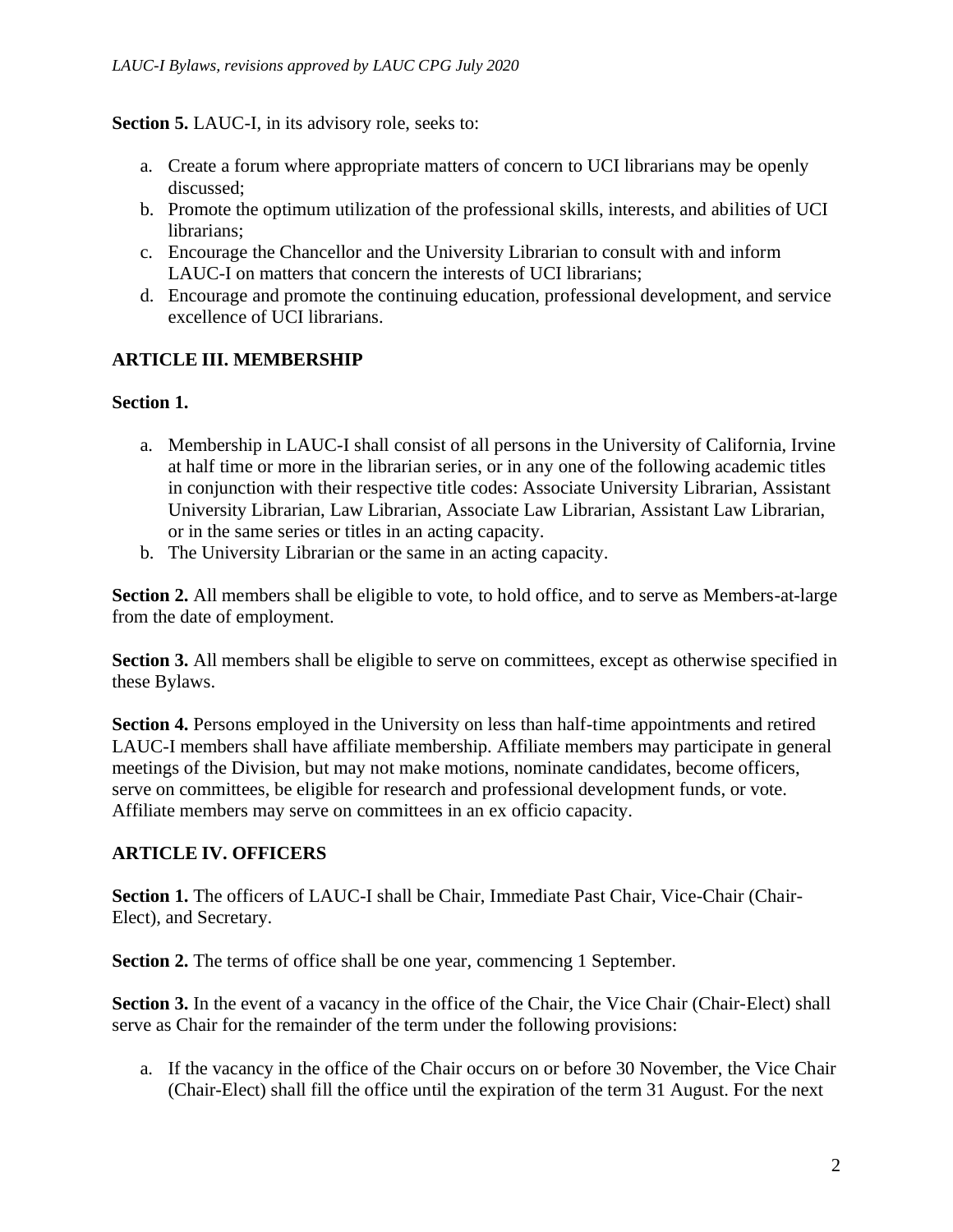term, commencing 1 September, elections shall be held for the positions of Chair, Vice Chair (Chair-Elect) and Secretary.

- b. If the vacancy in the office of the Chair occurs on or after 1 December, the Vice Chair (Chair-Elect) shall fill the office for the remainder of the term and shall succeed himself/herself for the next term commencing 1 September. Regular elections under these circumstances shall be held for the positions of Vice Chair (Chair-Elect) and Secretary.
- c. Regardless of when a vacancy occurs in the office of the Chair, a Vice Chair pro tem shall be appointed for the remainder of the term by the new Chair with the approval of the Executive Board, from the membership of LAUC-I.

**Section 4.** In the event of a vacancy in the office of Vice Chair (Chair-Elect) or Secretary, a Vice Chair pro tem or Secretary pro tem shall be appointed for the remainder of the term by the Chair from the membership of LAUC-I.

- a. The appointment of a Vice Chair pro tem or a Secretary pro tem becomes effective as soon as it has been confirmed by a minimum of two-thirds of the Executive Board and the new officers have been notified.
- b. The pro tem officer serves until the expiration of the term on 31 August.
- c. In the case of a vacant office of the Vice Chair (Chair-Elect), a Chair shall be elected at the next regular election or at a special election for the term commencing 1 September (See Article IV, Section 3.c).

**Section 5.** The duties of the Chair shall be as follows:

- a. Represent LAUC-I in its communications with the University Librarian and library administration, and the campus administration and community.
- b. Determine the will of the membership and act in accordance with that will.
- c. Expedite LAUC-I business in a manner consistent with the best interests of the membership.
- d. Bring to the attention of the membership and the Executive Board any matters which require a LAUC-I response or which may be of concern to LAUC-I.
- e. Report to the membership regularly.
- f. Preside over meetings of the membership and of the Executive Board.
- g. Create ad hoc committees upon the advice and consent of the Executive Board.
- h. Participate in a nonvoting capacity in the deliberations of any committee, except the Library Review Committee, the Nominating- Elections Committee or other committees as may be specified.
- i. Provide annual supplemental charges to the LAUC-I standing committees by October 1st.
- j. Prepare and distribute agendas for the Executive Board and General Membership meetings with the advice of the Executive Board.
- k. Nominate or appoint LAUC-I representatives to LAUC Committees, with the advice and consent of the Executive Board.
- l. Serve as a member of the LAUC Executive Board and report back to LAUC-I on all Executive Board decisions and deliberations and perform the duties specified in the LAUC Bylaws.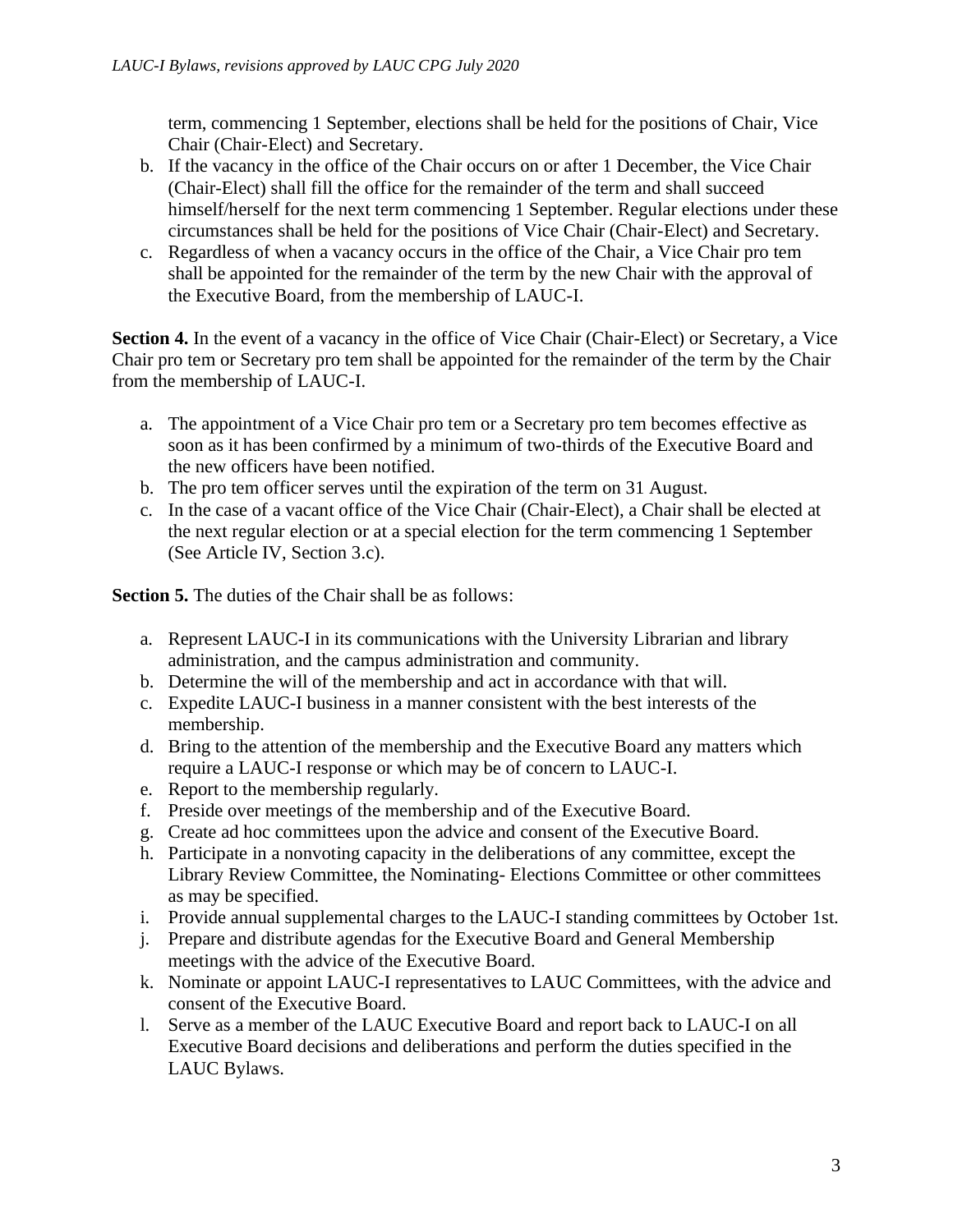- m. Serve as a delegate to the LAUC Assembly, and designate alternate delegates from the LAUC-I Executive Board in the event that the regular delegates cannot attend.
- n. Prepare an annual report of LAUC-I activities to be presented to the membership prior to 31 August each year.
- o. Nominate or appoint LAUC-I representatives to UCI Academic Senate Committees, with the advice and consent of the Executive Board, no later than 1 September.

**Section 6.** The duties of the Vice Chair (Chair-Elect) shall be as follows:

- a. Serve as a delegate to the statewide Assembly of LAUC if LAUC-I is allocated two or more delegates.
- b. Serve as a member of the LAUC-I Executive Board.
- c. Assume the duties of the Chair of LAUC-I in the Chair's absence or incapacity.
- d. Report regularly on the status of the LAUC-I budget to the Executive Board and the membership.
- e. Perform other duties as assigned by the Chair.

**Section 7.** Duties of the Secretary shall be as follows:

- a. Record and distribute minutes of the LAUC-I Executive Board and General Membership meetings.
- b. Serve as a member of the LAUC-I Executive Board.
- c. Compile and provide public access to a list of the officers and committee members of LAUC-I.
- d. Maintain LAUC-I records and archives with the assistance of other assigned persons, as necessary.
- e. Perform other duties as assigned by the Chair.

**Section 8.** Duties of the Immediate Past Chair shall be as follows:

- a. Serve as a member of the LAUC-I Executive Board.
- b. Serve as Chair of the Nominating Elections Committee.
- c. Provide orientations of LAUC and LAUC-I to new members of LAUC-I.

**Section 9.** An officer may be removed from office for valid cause (see the current edition of *The Standard Code of Parliamentary Procedure*) by means of the following procedure:

- a. A petition requesting removal of an officer that is signed by at least twenty-five percent of the LAUC-I membership shall be directed to a member of the Executive Board. The petition must specify the cause(s) justifying removal, and copies of the text must be distributed to all members of the Executive Board, including the officer in question.
- b. The member of the Executive Board addressed in the petition shall call a meeting of the Executive Board within seven calendar days at which time the complainants and the accused officer are both given the opportunity to present their cases. This hearing shall be announced to the general membership and shall be open to any member who wishes to observe. Quorum for the hearing shall consist of two-thirds of the voting members of the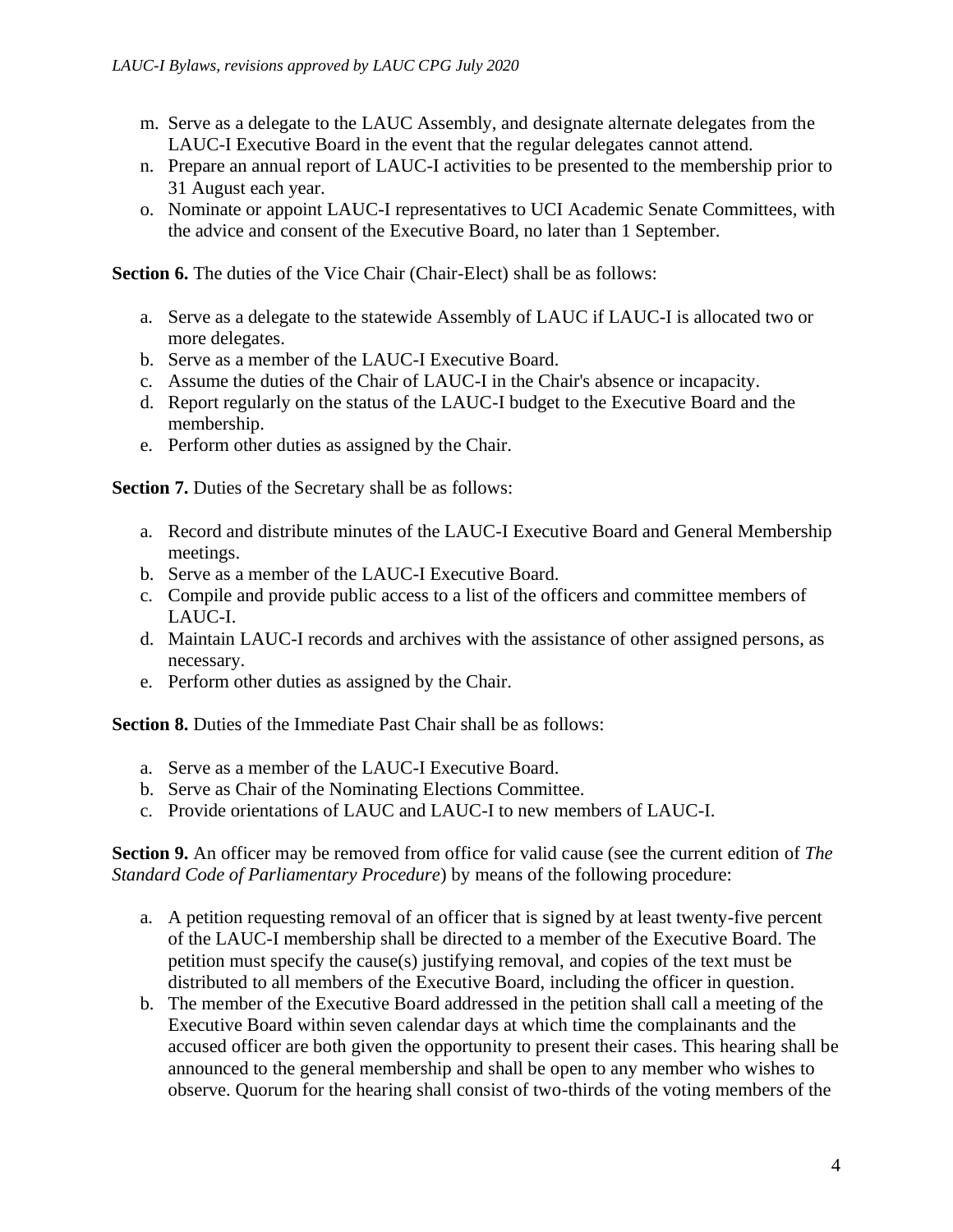Executive Board. The accused officer shall not be counted among the voting Board members present for purposes of making quorum.

- c. A two-thirds vote of the membership (less the officer in question) shall be required in order to remove an officer. The vote shall be by secret ballot of those members of the Executive Board present at the hearing.
- d. The vote shall be completed and announced to the general membership no later than two weeks following the hearing.

# **ARTICLE V. EXECUTIVE BOARD**

**Section 1.** The Executive Board shall consist of the Chair, the Vice-Chair (Chair-Elect), the Secretary, the Immediate Past Chair, the Chair of the Library Review Committee, the Chair of the Research and Professional Development Committee, the Chair of the Program Committee, and the Member(s)-at-large.

#### **Section 2.** Member(s)-at-large

- a. The term of the position shall be one year commencing on 1 September.
- b. The number of Members-at-large shall be equal to the number of LAUC-I Divisional representatives to the LAUC Assembly in addition to the Chair and Vice-Chair needed to fulfill the requirements of the LAUC Bylaws, Article VII, Section 2.b and 2.c.
- c. In the event of a vacancy in a position of a Member-at-large, the Chair shall appoint a replacement with the approval of the Executive Board unless the vacancy occurs within sixty days of the next regularly scheduled election.
- d. The duties of the Member-at-large shall be as follows:
	- i. Serve as a member of the Executive Board.
	- ii. Serve as a Divisional representative to the LAUC Assembly.
	- iii. Serve as a representative to those library-wide teams which require LAUC-I input, at the request of Library Administration.
	- iv. Perform other duties as assigned by the Chair.
- e. A Member-at large may be removed from the position for valid cause (see the current edition of *The Standard Code of Parliamentary Procedure*) by means of the same procedures specified for officers (see Article V. Section 2).

**Section 3.** The Executive Board shall carry on the business of LAUC-I and take action to carry out the LAUC-I objectives.

**Section 4.** Regular meetings. There shall be at least three LAUC-I Board meetings per year, one during each quarter of the primary academic year (Fall/Winter/Spring). Meetings of the Board also shall be held at the request of the Chair or of any two members of the Board.

**Section 5.** Five members of the Board shall constitute a quorum. The LAUC-I Executive Board may adopt Special and/or Standing Rules to govern its procedures.

**Section 6.** The Executive Board shall advise the Chair and approve the appointment of all ad hoc committees.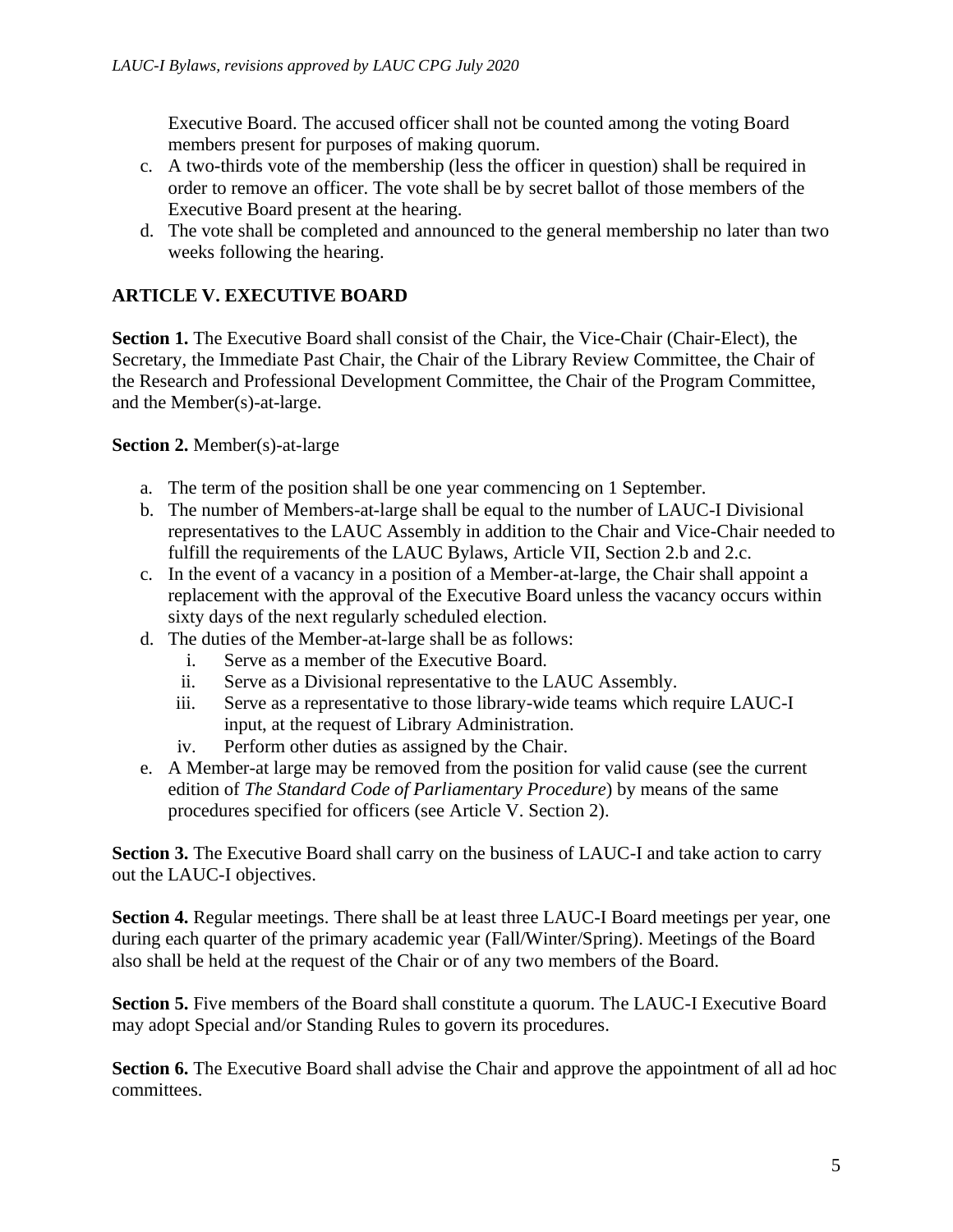**Section 7.** Each year the new LAUC-I Executive Board shall meet with appropriate UCI finance and administration staff, in order to be apprised of the LAUC-I budget, and to learn proper methods for managing LAUC-I financial transactions.

## **ARTICLE VI. MEETINGS**

**Section 1.** Regular meetings. There shall be at least three LAUC-I general membership meetings per year, one during each quarter of the primary academic year (Fall/Winter/Spring).

**Section 2.** Special meetings

- a. Special meetings may be called by the Chair, the Executive Board, or by written request of twenty-five percent of the membership.
- b. The Chair shall set the date of such a meeting which shall be not more than one week from the date of the receipt of the request.

**Section 3.** Quorum. A quorum of the membership shall be at least thirty-three percent of the members.

#### **Section 4.** Schedule

- a. Regular and special meetings shall be held between the hours of 8 a.m. and 5 p.m. on Monday through Friday.
- b. The Secretary, in consultation with the Chair, shall ensure that notification of the date, time, place, and agenda of each regular and special meeting is made available to the membership at least four days prior to each meeting.

**Section 5.** Minutes. Minutes of regular and special meetings of the membership shall be prepared by the Secretary and made available to the Membership within one month following the meeting.

# **ARTICLE VII. COMMITTEES**

**Section 1.** Except as otherwise specified by these Bylaws, the general functions of each committee shall be to recommend policies, principles, procedures, and criteria to the LAUC-I membership regarding:

- a. Matters referred to the committee from the Executive Board.
- b. Matters referred from LAUC system wide committees.
- c. Matters identified by the committee itself.

**Section 2.** In addition to committees specified in these Bylaws, committees may be created by vote of the general membership or by the LAUC-I Executive Board.

**Section 3.** Except as otherwise specified by these Bylaws, all members of LAUC-I shall be eligible to serve on all LAUC-I standing and ad hoc committees.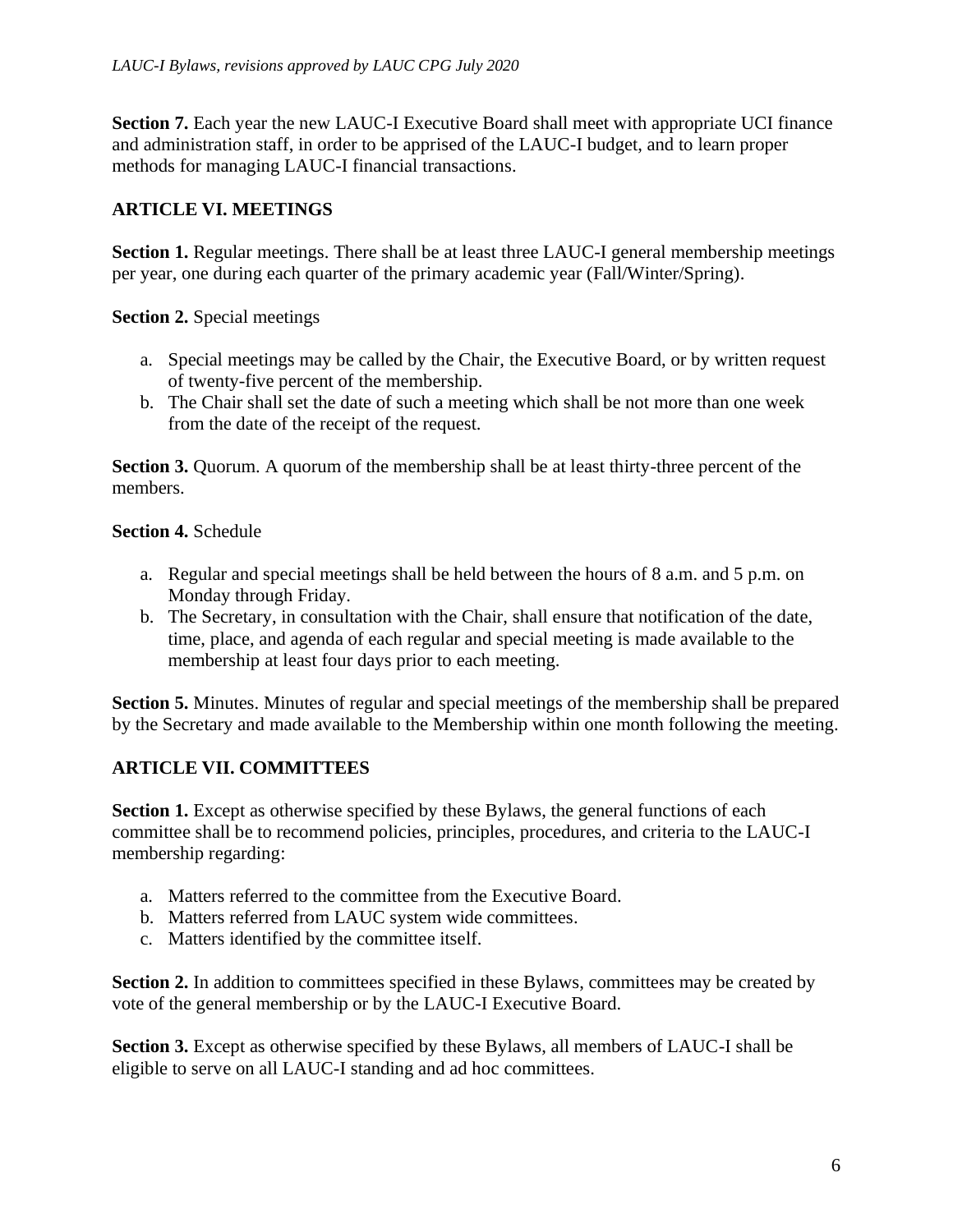**Section 4.** All committees shall meet at least quarterly, or more often as determined by the chair of the committee, or at the request of two members of the committee or at the request of the Executive Board.

**Section 5.** All committee meetings with the exception of those relating to personnel matters shall be open to the membership as observers.

**Section 6.** Committees shall report to the LAUC-I membership regularly at a general meeting and at other times as appropriate. If a committee's work is concerned with matters of more than local interest, its chair shall send copies of all substantive reports via the LAUC-I Chair to the chair of the related LAUC committee and to the President of LAUC provided such reports have been approved by the LAUC-I Executive Board.

**Section 7.** Standing Committees

- a. The elected standing committees shall be the Committee on Research and Professional Development, the Program Committee, and the Library Review Committee.
- b. The members of standing committees shall select their chairs no later than 31 July. The LAUC-I Chair and Secretary shall be promptly notified of their selection.
- c. If an elected member of a standing committee takes a leave of absence of less than six months, this member shall have the option of resigning from or taking a leave of absence from the committee.
- d. If an elected member of a standing committee takes a leave of absence of six months or more, this member shall resign from the committee.
- e. When an elected member of a standing committee resigns from that committee the Executive Board may appoint a member pro tem, and a permanent replacement shall be elected at the next regular election to fulfill the term of office.
- f. When an elected member of a standing committee takes a leave of absence from the committee, the Executive Board shall consult with the membership of the committee and may appoint a member pro tem to that committee to serve the duration of the elected member's leave of absence.
- g. The Executive Board may at any time call a special election to select initial members of a new elected standing committee that has been approved by the membership.
- h. The terms of office of standing committee members shall commence 1 September and shall continue for two years with the exception of the Library Review Committee (LRC) whose terms shall be three years.
- i. Efforts shall be made to nominate candidates from all segments of the UCI Libraries and the Law Library and to promote diversity of departmental representation.
- j. With the exception of the Chairs of the standing committees, members of the Executive Board shall not serve as members of standing committees. Other LAUC-I members shall not serve simultaneously on more than one standing committee and shall not run for more than one standing committee in the same election. Nothing in these provisions shall preclude a member of the Executive Board from running for, and being elected to, an office or committee provided the term of office or committee begins after the expiration of the member's term on the Executive Board.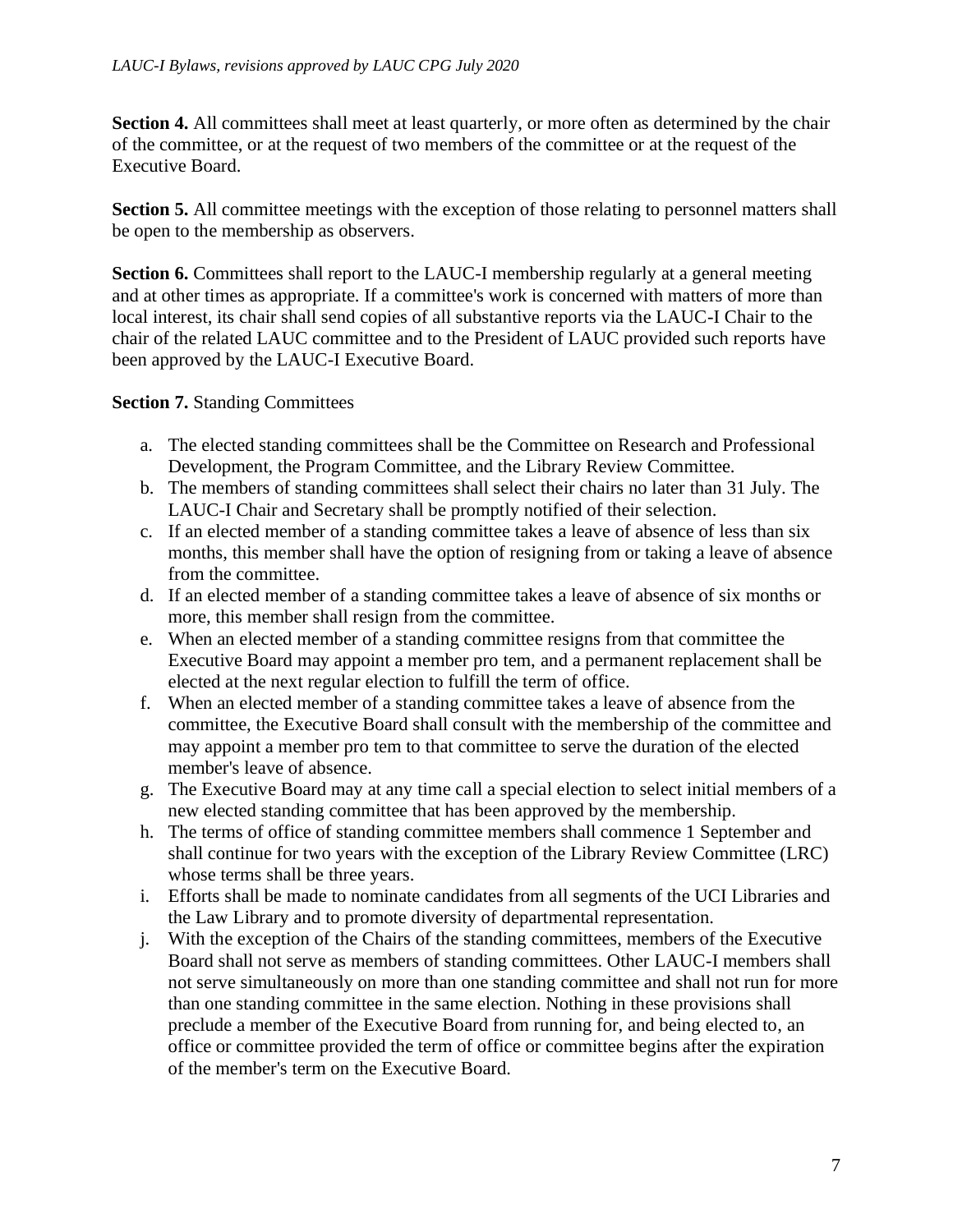- k. Changes in the number of members, terms of office, and charges of standing committees shall be approved by the LAUC-I membership.
- l. There shall be no fewer than three elected members on any standing committee.
- m. No Ex Officio member of any standing or ad hoc committee shall serve as chair of that committee unless otherwise stated in the charge of the committee.
- n. The Executive Board may appoint resource persons to standing committees on an annual basis to assist the committee in fulfilling its charges. Such appointees shall be voting members of the committee. No more than one resource person may be appointed to each committee.

**Section 8.** Duties of the Standing Committees

- a. The Library Review Committee (LRC). The LRC is a standing committee elected by LAUC-I in accordance with the procedures set forth in **[Section 360](https://www.ucop.edu/academic-personnel-programs/_files/apm/apm-360.pdf)** and **[210.4](https://ucop.edu/academic-personnel-programs/_files/apm/apm-210.pdf)** of the **[Academic Personnel Manual](https://www.ucop.edu/academic-personnel-programs/academic-personnel-policy/index.html)**, together with local procedures approved by the University Librarian for their implementation.
	- 1. The LRC shall consist of four LAUC-I members, in accordance with the LAUC-I Bylaws, **[Article III, Section 1.a](#page-1-0)**, with the exception of members with these title codes: *Associate University Librarian, Assistant University Librarian*. Three of these members shall have career status. The fourth member is not required to have career status but shall have completed at least one successful academic review.
	- 2. The chair of LRC shall be the member with career status who has served the longest on the committee. If both members elected in the same year have career status, the chair shall be the member who received the higher number of votes. In the event of a tie, of the two members elected in the same year, the member who has served the longest in the librarian series at UCI shall be the presumptive chair.
	- 3. No person shall serve consecutive terms on the LRC.
	- 4. No two members shall be from the same department. Efforts shall be made to nominate candidates from all segments of the UCI Libraries and the Law Library.
	- 5. The LRC advises the University Librarian on personnel actions, as applied to the Librarian series, including but not limited to matters concerning appointment, merit increase, and promotion.
	- 6. The LRC reviews non-confidential matters regarding librarian review processes and advises the LAUC-I Executive Board and general membership on these.
	- 7. The LRC shall submit an annual written report to the LAUC-I membership by the end of the fall quarter in the following year; the report shall include a statistical analysis of the review actions.
- b. Research and Professional Development Committee (RPDC). The RPDC shall monitor and provide leadership on ongoing research, professional development, and mentoring opportunities for LAUC-I members.
	- 1. Coordinate LAUC-I activities associated with the LAUC (System wide) Call for Research Proposals, UC Research Grants for Librarians.
	- 2. Undertake other duties as directed by the LAUC-I Chair and the Executive Board.
- c. The Program Committee. The Program Committee shall organize, advertise, and coordinate programs of interest to LAUC-I membership at the direction of or in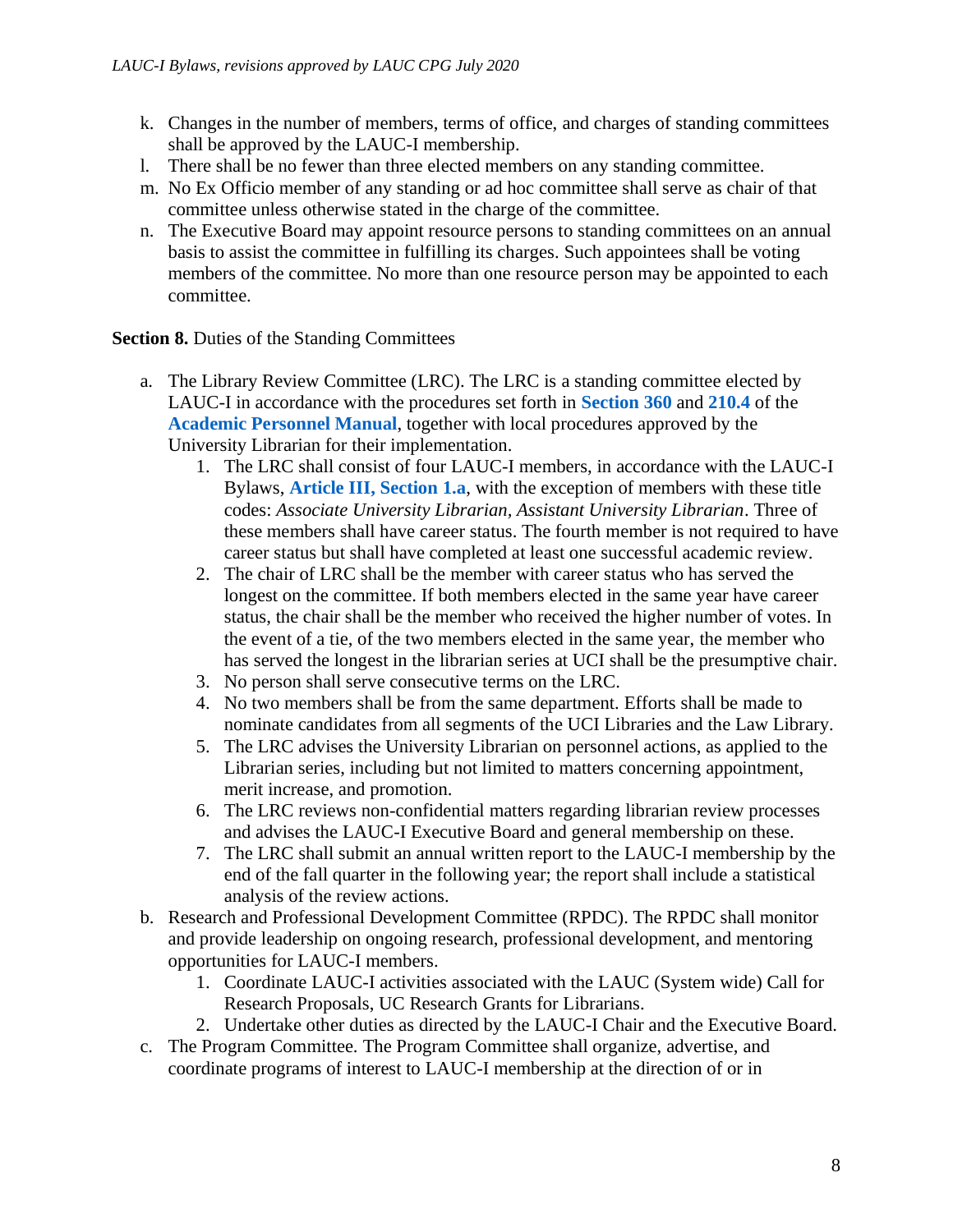consultation with the LAUC-I Chair and Executive Board. The committee shall also undertake other duties as directed by the LAUC-I Chair and the Executive Board.

#### **Section 9.** Ad Hoc Committees

- a. Members of ad hoc committees shall be appointed and vacancies filled by the Executive Board, except as specifically stated in the motion creating the committee.
- b. Nominating Elections Committee
	- 1. This Committee shall be appointed by the Executive Board no later than 1 October.
	- 2. The Immediate Past Chair of LAUC-I shall serve as Chair of the Nominating Elections Committee.
	- 3. The members shall prepare slates of candidates for office and shall act as an elections committee in accordance with the provisions of Article VIII.
	- 4. Following the procedures described in Article VIII, the Nominating Elections Committee shall hold the election before the end of Spring Quarter.
	- 5. The date for the LAUC-I elections will coincide with the date selected for the election of LAUC officers but no later than 30 June of each year.

# **ARTICLE VIII. ELECTION PROCEDURES**

**Section 1.** Election of LAUC-I officers, Member(s)-at-large, and standing committee members, including members of the Library Review Committee, shall be held annually not later than 30 June on the date determined by the Executive Board. This shall be the date by which all ballots must be deposited with the chair of the Nominating Elections Committee.

**Section 2.** The dates for special elections shall be determined by the Executive Board, and shall be held as soon as practicable following the event which necessitates such an election.

**Section 3.** Election procedures for special elections and for runoff elections shall be the same as for regular elections.

**Section 4.** Nominating procedures

- a. Whenever possible, the Nominating Elections Committee shall present at least two candidates for each office and standing committee vacancy to be filled.
- b. The Nominating Elections Committee shall obtain consent from the nominees prior to placing their names on the ballot.
- c. At least seven days before the election, the Nominating Elections Committee shall present the slate at a LAUC-I regular meeting. Additional nominations from the floor for all offices and standing committees shall be accepted at this meeting.

**Section 5.** Election Procedures

a. Elections shall be conducted by secret ballot.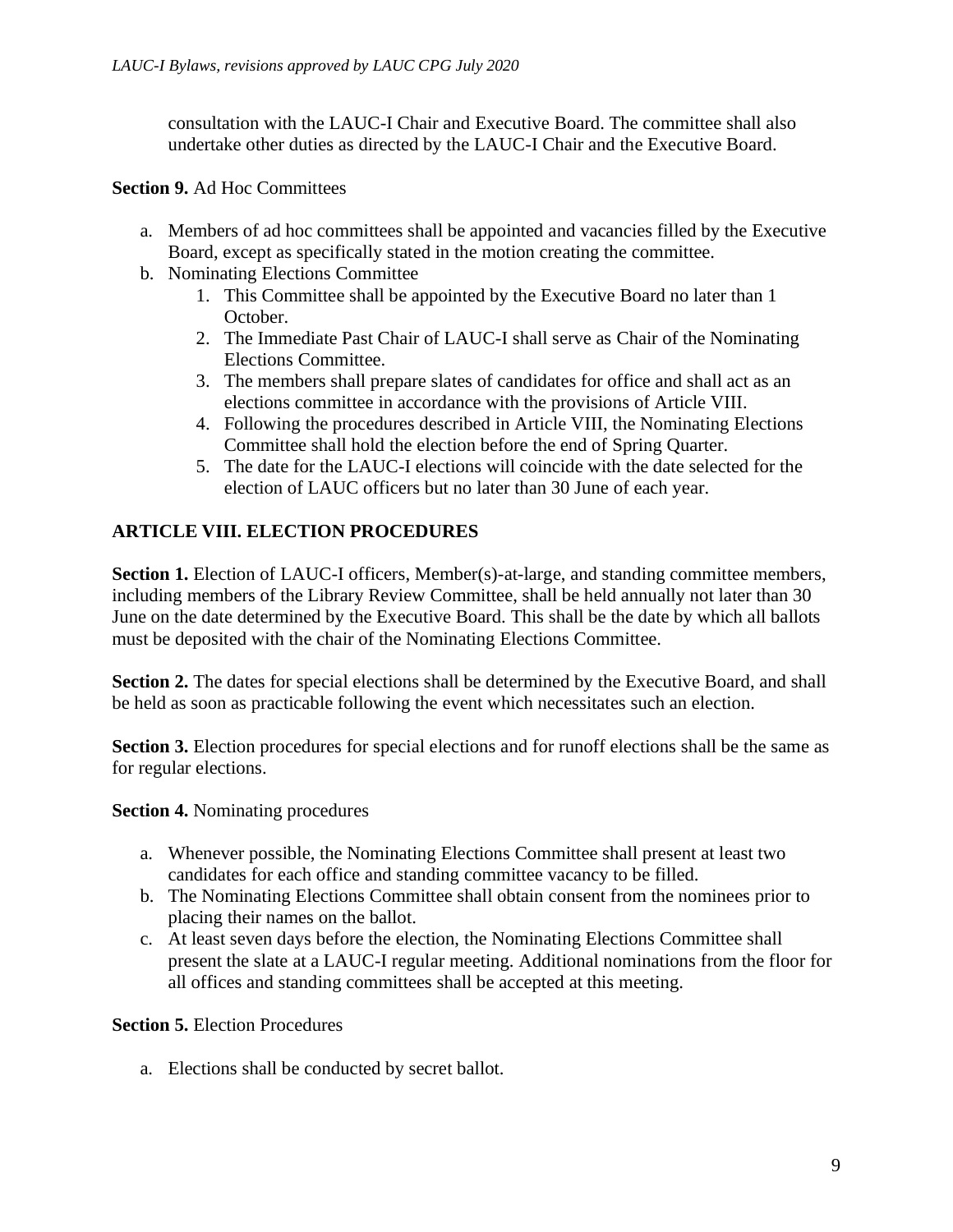- b. At least seven days before the date of the election, the chair of the Nominating Elections Committee shall send a ballot to each member.
- c. The ballot shall contain:
	- 1. An alphabetical list of the candidates nominated for each office and standing committee vacancy including their unit affiliation and the length of service for each vacancy.
	- 2. A biographical sketch and brief statement of goals from each candidate for the Office of Vice Chair (Chair-Elect), Secretary, Member-at-large, and Library Review Committee.
	- 3. The roster of those standing committee members continuing in office, listing the expiration date for each term of office and the unit affiliation of each member.
- d. Information accompanying the ballots shall include:
	- 1. a statement specifying the date by which the completed ballot shall be returned to the chair of the Nominating Elections Committee;
	- 2. instructions for submitting ballots to the Nominating Elections Committee that insure a secret ballot.
- e. Ballots not conforming to these instructions shall be deemed invalid.
- f. The LAUC-I election day will usually coincide with the date of the LAUC elections.
- g. All elections shall be by a plurality of the valid votes cast. Plurality is defined as one more valid vote than the other candidate(s).
- h. Not more than seven days following the date of the election, the chair of the Nominating Elections Committee shall give written notification to the LAUC-I Chair on the results of the election.
- i. The LAUC-I Chair shall insure that the members are promptly notified of the results of the election.
- j. In the event that the highest vote for any position is a tie vote, the candidates who received the tie vote (and only those candidates) shall be presented on a second ballot.

# **ARTICLE IX. PARLIAMENTARY AUTHORITY**

The current edition of *The Standard Code of Parliamentary Procedure* governs LAUC-I in all parliamentary situations that are not provided for in its Bylaws or adopted rules.

### **ARTICLE X. AMENDMENTS**

**Section 1.** Amendments to the Bylaws may be proposed to the membership by the Executive Board or by any member of LAUC-I.

**Section 2.** Amendments proposed by members shall be submitted in writing to the Executive Board and must carry the signatures of at least 10 percent of the membership.

**Section 3.** The proposed amendment shall be discussed at a regular or special membership meeting before it is submitted for ratification. The Secretary shall be directed to include the text of both the existing Bylaws article and section and the proposed amendment in the announcement of the forthcoming meeting sent to each member.